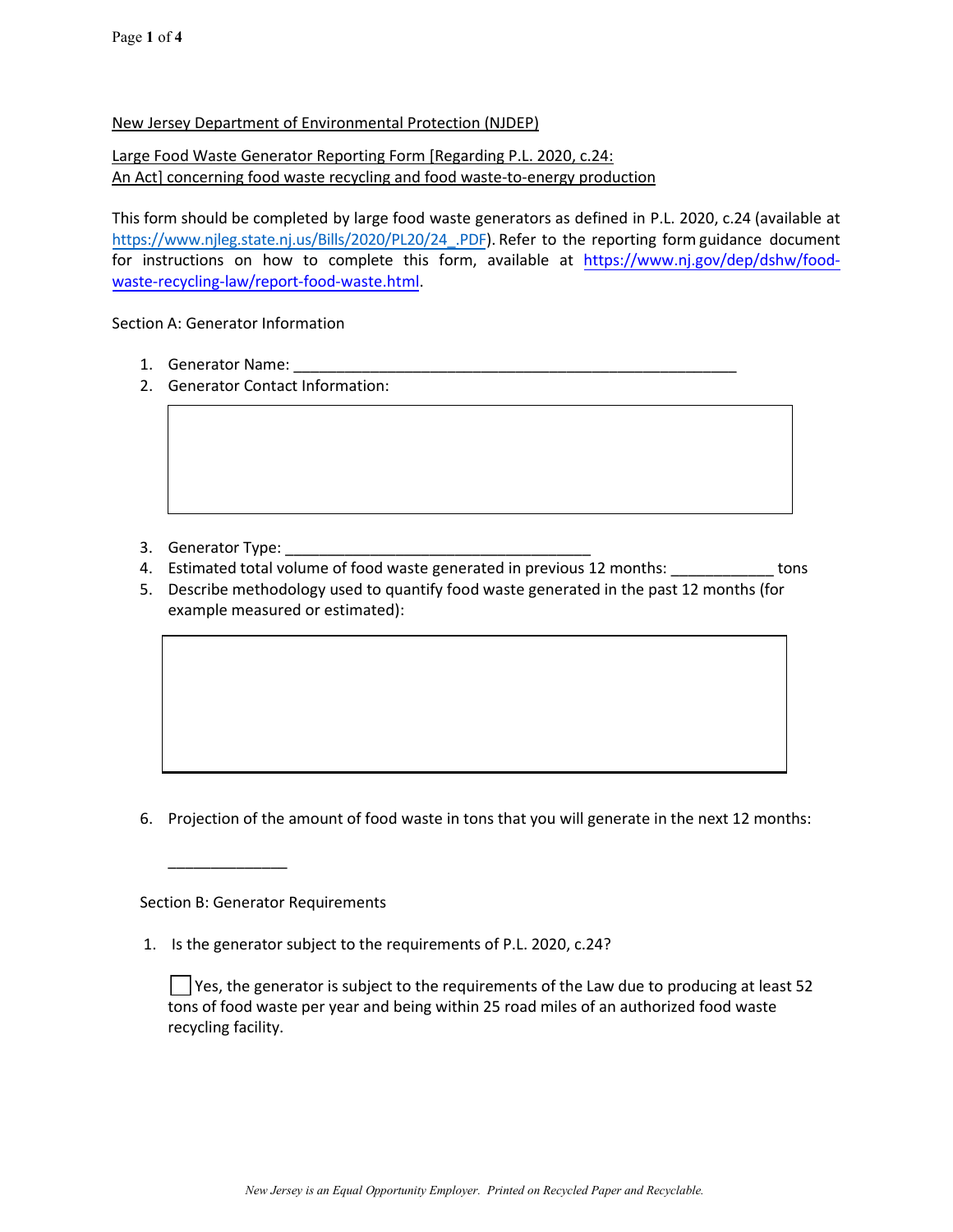$\Box$  No, the generator is not subject to the requirements of the law due to generating less than 52 tons of food waste per year and/or not being within 25 road miles of an authorized food waste recycling facility or the authorized facility cannot accept the generator's food waste.

If the generator is subject to the Law, continue to Section C. If the generator is not subject to the Law, skip Section C and continue to Section D.

Section C: Recycling Information

1. The generator is recycling source separated food waste using the following method(s):

Sending to an authorized food waste recycling facility in the State. Name and address of facility:

 $\Box$  Performing enclosed on-site composting, or anaerobic, or aerobic digestion of its source separated food waste in accordance with standards adopted by the Department. Briefly describe recycling method:

 $\Box$ Recycling using the following alternative authorized food waste recycling method(s):

 $\Box$  Recycling food waste at the site at which it is generated as authorized and approved by the NJDEP. Briefly describe recycling method:

 $\Box$ Treating food waste at the site at which it is generated as authorized and approved by the NJDEP. Briefly describe recycling method: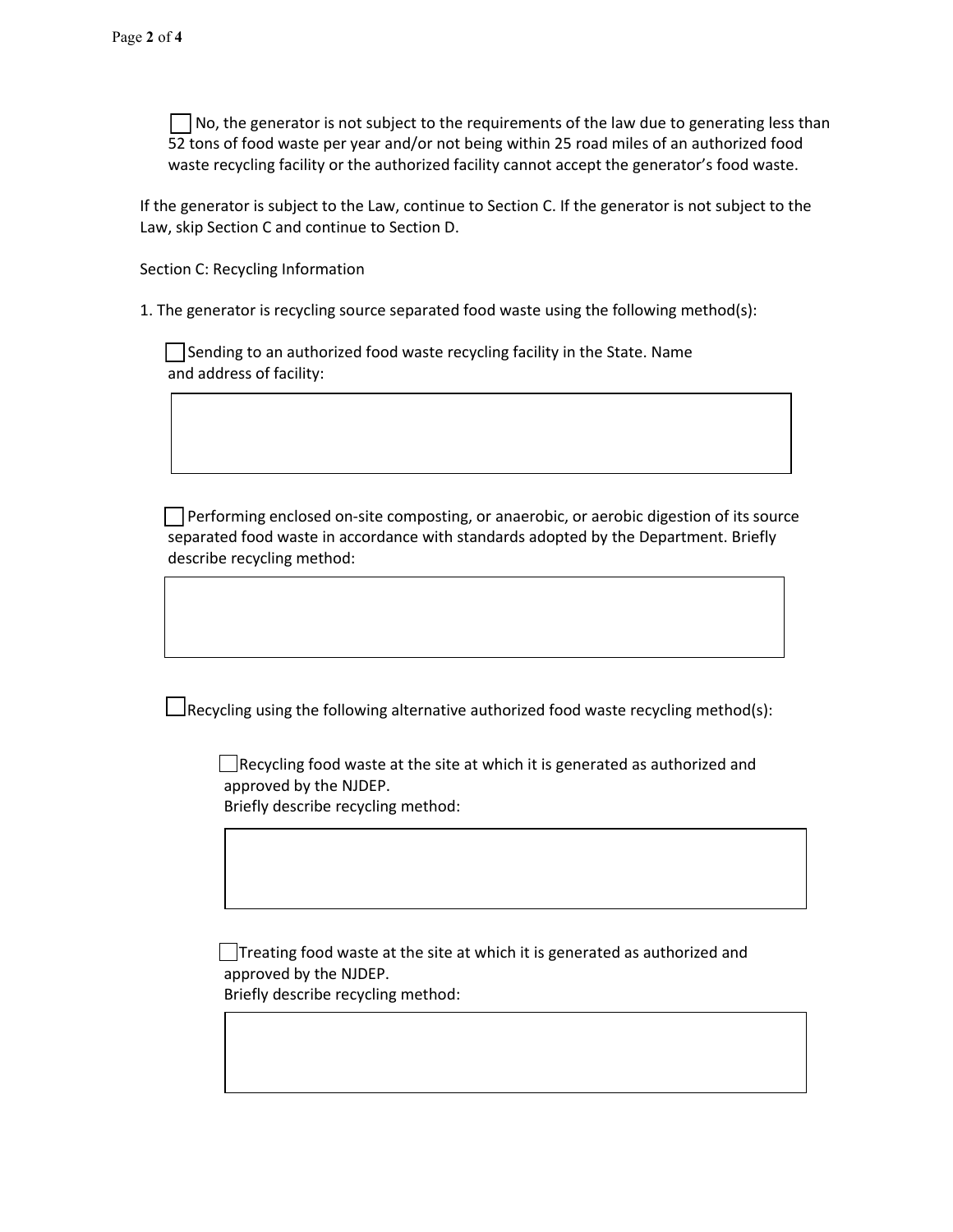$\Box$ Sending food waste for offsite use for agricultural purposes, including as animal feed.

Name and address of receiving site and description of offsite use:

 $\Box$  Sending food waste offsite for treatment with sewage sludge in an anaerobic digester for renewable natural gas or biogas recovery as authorized by the NJDEP. Name and address of receiving site:

 $\Box$  Any other method of recycling or reuse of food waste, as authorized by the NJDEP. Briefly describe recycling method:

2. Name and contact information (including phone number and email address, if applicable) of hauler(s) that transport food waste from generator to an authorized food waste recycling facility and/or authorized alternative food waste recycling facility:

Section D: Generator Certification

1.By signing this document, the large food waste generator acknowledges that the information submitted in this form is correct to the best of their knowledge.

Signature: \_\_\_\_\_\_\_\_\_\_\_\_\_\_\_\_\_\_\_\_\_\_\_\_\_\_\_\_\_\_\_\_\_\_\_\_ Date: \_\_\_\_\_\_\_\_\_\_\_\_\_